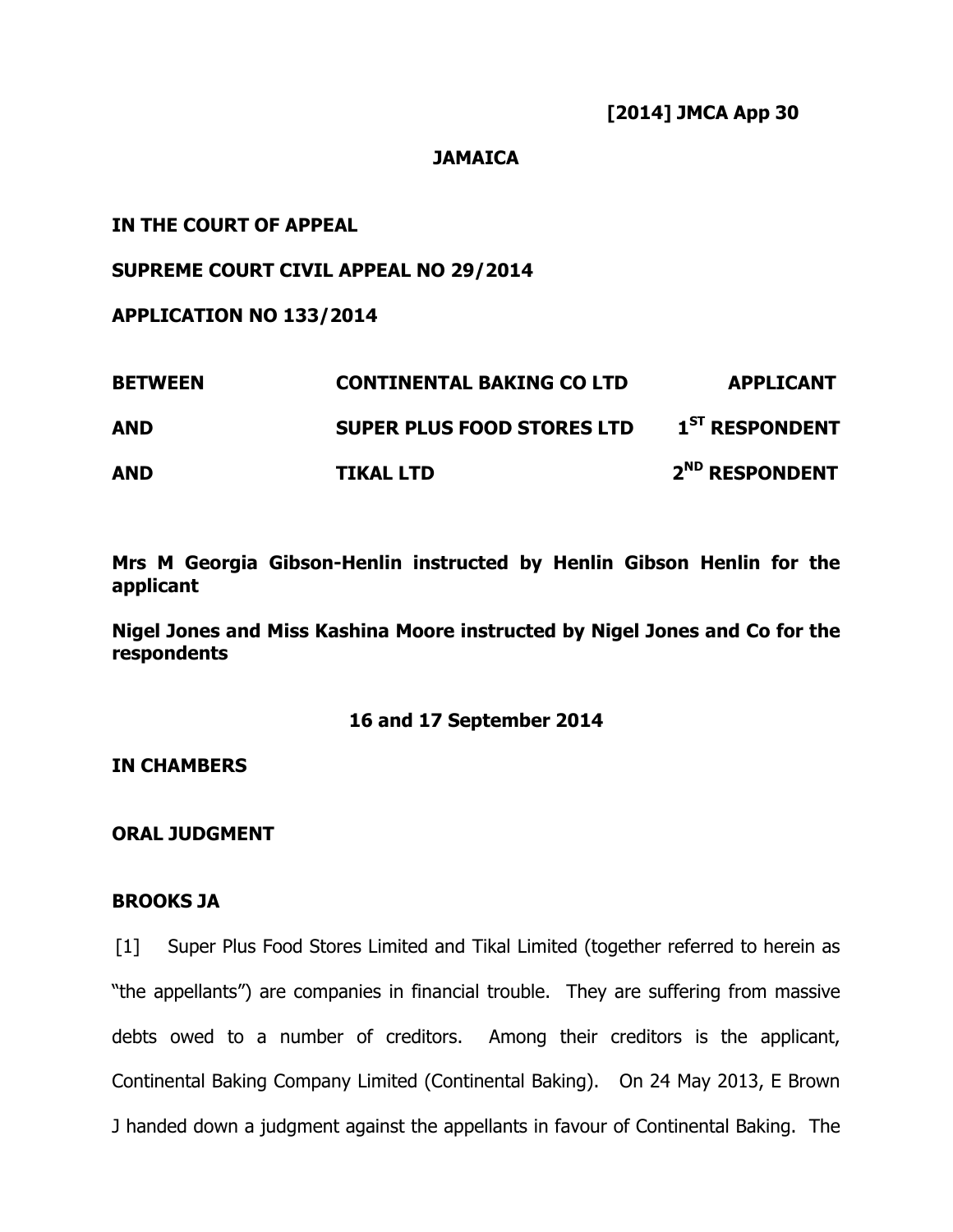judgment, in the sums of \$139,951,452.00, \$16,774,552.00 and \$33,093,241.00, was based on admissions made by the appellants.

[2] In their appeal against the judgment, the appellants have complained that the sums awarded are in excess of the amount that Continental Baking had claimed against them. It is the appellants, however, that had admitted in their defence, to owing those sums to Continental Baking. This is although the claim had stipulated that \$139,951,452.00 was owed to Continental Baking, \$16,953,744.00 was owed to Rainforest Seafood Ltd (Rainforest) and \$41,153,680.00 was owed to Copper Wood Limited (Copper Wood), all creditors of the appellants. These creditors are hereafter collectively referred to as the claimants. The claimants' separate claims were included in a single action against the appellants.

[3] The explanation for the curiously rolled-up claim seems to lie in the fact that there were prior negotiations between the claimants and the appellants in which the sum due to each claimant was agreed and a method of settlement was proposed. They failed to agree on the method of ensuring the payment and, in the absence of payment, the claimants filed their claim in the Supreme Court.

[4] Continental Baking views the appeal as denying it a judgment to which it is entitled and is alarmed that the appeal, by virtue of the costs which will be incurred, will only increase the sums due to it, which sums the appellants may be unable to pay. It has therefore applied for this court to order that the appellants give security for the costs of the appeal.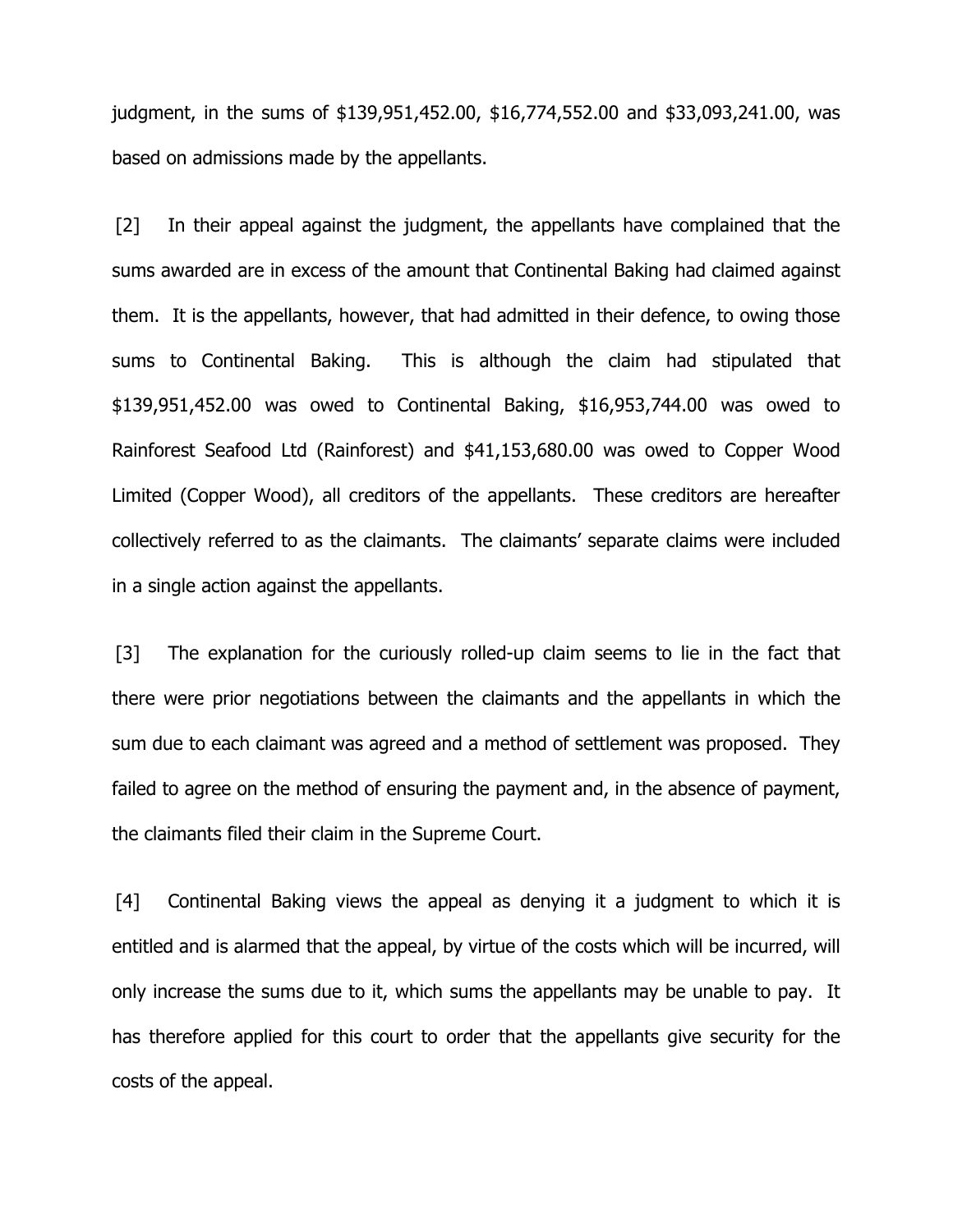[5] The appellants have resisted that application stating that even though they have financial difficulties there are a number of reasons for refusing the application, not least of them being that the appeal stands a good chance of success. Continental Baking has filed a counter-notice of appeal contending that this court has the jurisdiction to order the pleadings amended so as to accord with the judgment. It is confident, therefore, that the appeal and counter-notice of appeal will be resolved in its favour and that it should not be further out of pocket.

[6] The question for this court is whether an order for security for costs should be made, bearing in mind the appellants' financial woes on the one hand, and a strong ground of appeal on the other. The general law with regard to applications for security for costs will first be examined before applying the relevant principles to the circumstances of this application.

### **The principles governing an application for security for costs**

[7] Rule 2.11(1)(a) of the Court of Appeal Rules (CAR) authorises a single judge of this court to make orders for the giving of security for the costs occasioned by an appeal. The grant of security for costs lies in the discretion of the judge. Rule 2.12(3) of the CAR, although intended as guidance to the court as to the exercise of that discretion, also assists a single judge of the court in the consideration of such applications. It states:

- "(3) In deciding whether to order a party to give security for the costs of the appeal, the court must consider –
	- (a) **the likely ability of that party to pay the costs of the appeal if ordered to do so**; and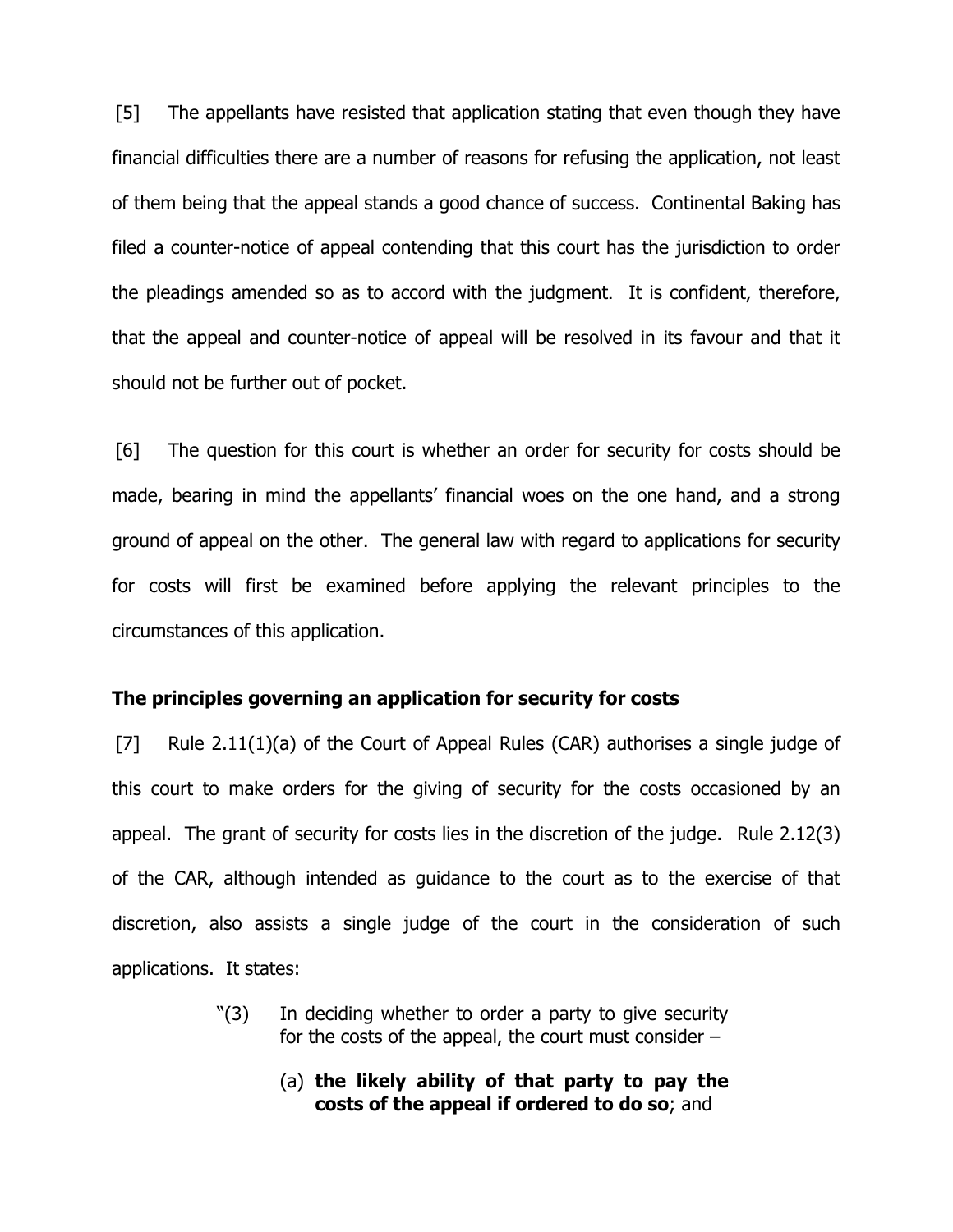# (b) whether in all the circumstances it is just to make the order." (Emphasis supplied)

[8] Guidance may also be found in the unreported decisions of this court in the cases of **Speedways Jamaica Ltd v Shell Company (WI) Ltd and Another** SCCA No 66/2001 (delivered 20 December 2004), **Cablemax Limited and Others v Logic One Limited** SCCA No 91/2009 (Application No 203/2009 – delivered 21 January 2010), **The Shell Company (WI) Ltd v Fun Snax Ltd and Another** [2011] JMCA App 6 and **Disciplinary Committee of the General Legal Counsel v Oswald James** [2014] JMCA App 3.

[9] The fact that an appellant is impecunious is important. It has serious implications for the respondent to the appeal. Section 388 of the Companies Act authorises the court to require an impecunious company to provide security for costs. The section states:

> "388. Where a limited company is plaintiff in any action or other legal proceeding, any judge having jurisdiction in the matter, may if it appears by credible testimony that there is reason to believe that the company will be unable to pay the costs of the defendant if successful in his defence, require sufficient security to be given for those costs, and may stay all proceedings until the security is given."

The provision would also apply to an appellant.

# [10] In **Speedways Jamaica Ltd v Shell Company (WI) Ltd and Another**, P

Harrison JA (as he then was) stated the approach of the appellate court in applications

for security for costs where the appellant is said to be impecunious. He said at page 6

of the judgment of the court.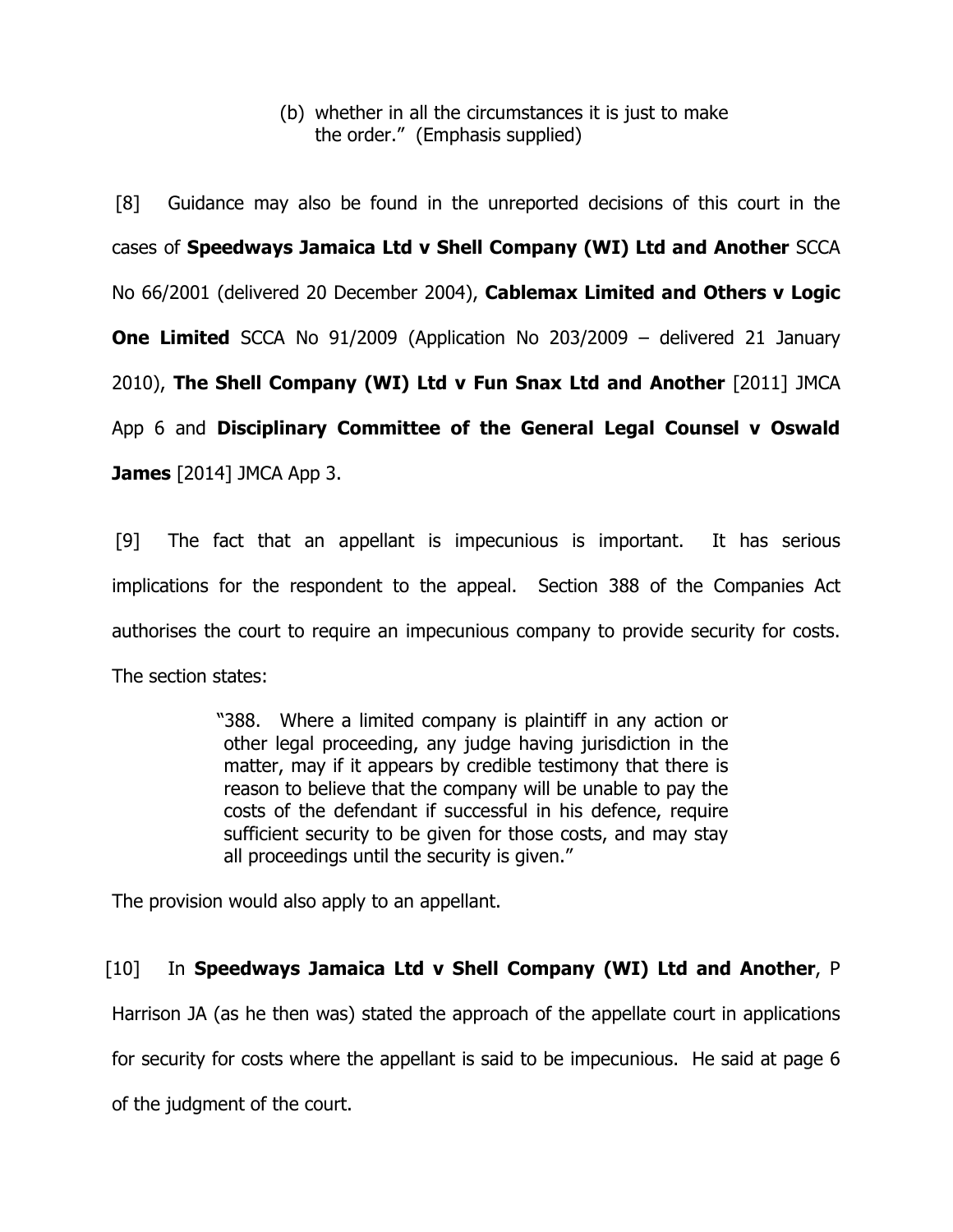"As a general rule an appellate court will grant an order for security for [sic] costs of an appeal in circumstances where an appellant is impecunious and it seems likely that if he fails in his appeal the respondent would experience considerable delay and would be put to unnecessary expense to recover his costs of the appeal. The court will exercise its discretion depending on all the circumstances of the case."

Harrison JA also pointed out that it is necessary for the applicant for security for costs

to clearly show that the appellant is impecunious.

[11] The issues in relation to a company's ability to meet an order for the payment of the costs of an appeal were specifically considered in **Cablemax Limited**, where Morrison JA set out certain principles that assist in this analysis. He said at paragraph [14] of his judgment:

> "[14] In **Keary Developments Ltd and Tarmac Construction Ltd and another** [1995] 3 ALL ER 534, the principles governing the exercise of the jurisdiction to order security for costs against a plaintiff company under the equivalent provision of the UK Companies Act 1985 were reviewed and restated by Peter Gibson LJ (at pages 539 – 542). These principles, which are in my view equally applicable to an application made under rule 2.12 of the CAR, may be summarised as follows:

- (i) The court has a complete discretion whether to order security and accordingly it will act in the light of all the relevant circumstances.
- (ii) The possibility or probability that the party from whom security for costs is sought will be deterred from pursuing its appeal by an order for security is not without more a sufficient reason for not ordering security.
- (iii) In considering an application for security for costs, the court must carry out a balancing exercise. That is, it must weigh the possibility of injustice to the appellant if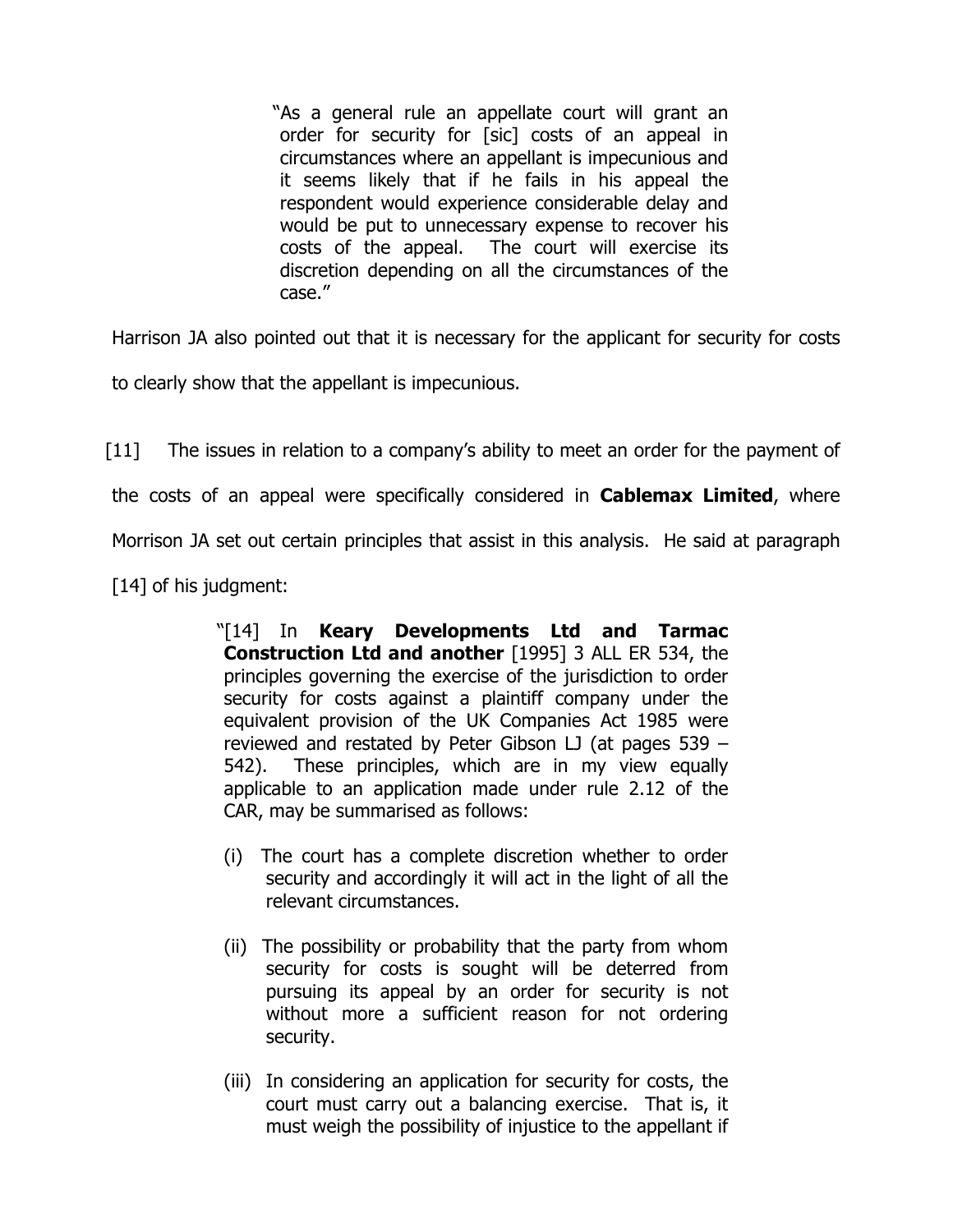prevented from pursuing a proper appeal by an order for security against the possibility of injustice to the respondent if no security is ordered and the appeal ultimately fails and the respondent finds himself unable to recover from the appellant the costs which have been incurred by him in resisting the appeal.

- (iv) In considering all the circumstances, the court will have regard to the appellant's chances of success, though it is not required to go into the merits in detail unless it can be clearly demonstrated that there is a high degree of probability of success or failure.
- (v) Before the court refuses to order security on the ground that it would unduly stifle a valid appeal, it must be satisfied that, in all the circumstances, it is probable that the appeal would be stifled.
- (vi) In considering the amount of security that might be ordered the court will bear in mind that it can order any amount up to the full amount claimed, but it is not bound to order a substantial amount, provided that it should not be a simply nominal amount.
- (vii) The lateness of the application for security is a factor to be taken into account, but what weight is to be given to this factor will depend upon all the circumstances of the case."

I respectfully adopt those principles as being applicable to this case.

[12] The timing of an application for security for costs is referred to by Morrison JA in the quotation above. Where an application has been filed very late, it may be viewed as reflecting insincerity on the part of the applicant. In addition, it may also work injustice. In **A Co v K Ltd** [1987] 3 All ER 377, Sir John Donaldson MR pointed out that a late application may result in prejudice to the appellant. He said, in part, at page 377:

> "...there must be prejudice. An appellant has to decide whether he is going to appeal. At that stage he is entitled to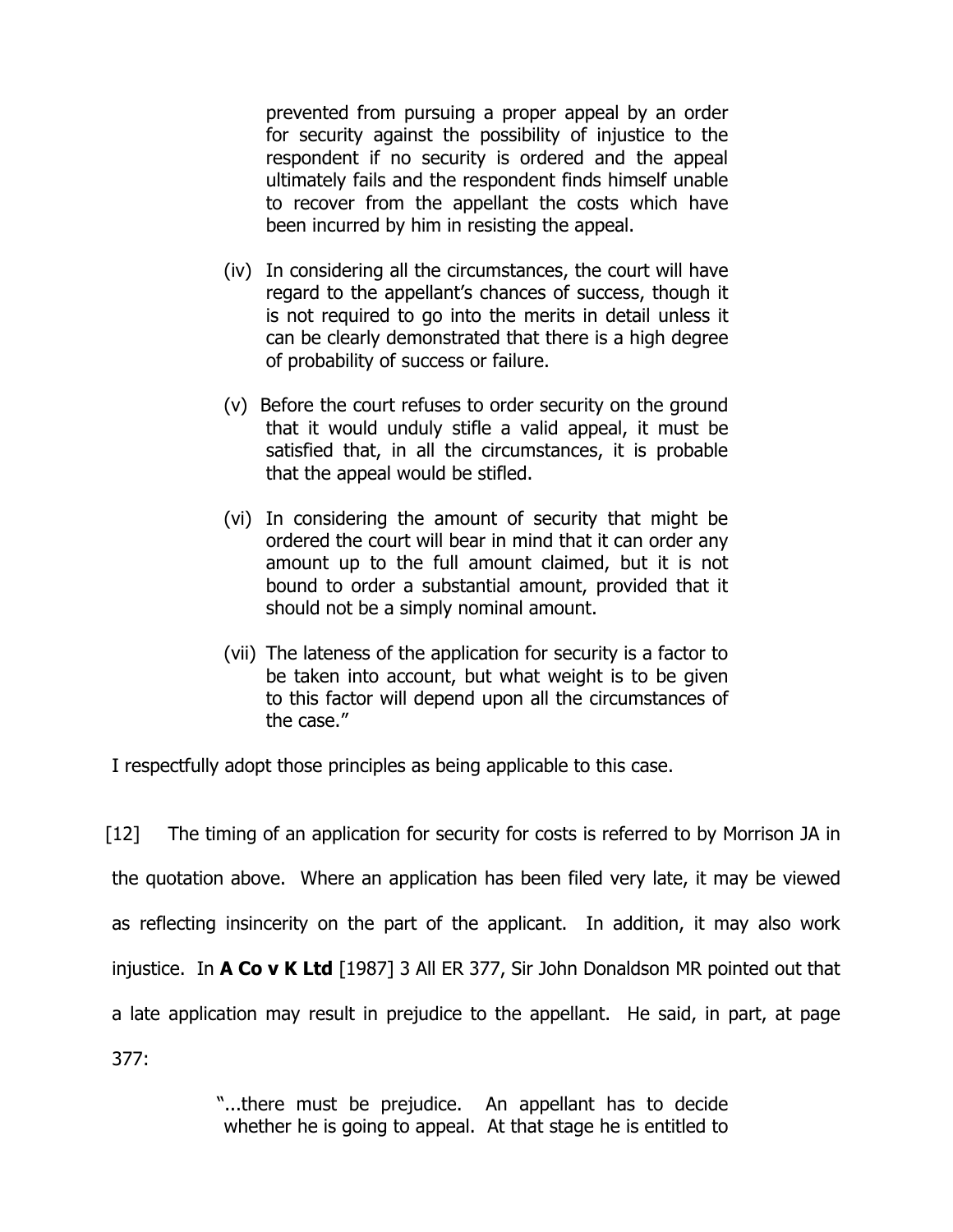know whether an application is going to be made requiring him not only to pay his own costs of the appeal but to give security for the other side's costs. An appellant is entitled to know what his position is. [If, after he has already gone to the expense of preparing his appeal, he] is suddenly told, 'Abandon all this or put up security for costs,' an entirely uncovenanted and probably unexpected piece of expenditure ... that is very real prejudice and, indeed, potential injustice."

[13] It is important, therefore, to balance the need to protect a respondent to an appeal, from being prejudiced, against the need to ensure that a deserving appeal is not stifled as a result of the inability of the appellant to provide security for costs. That is the point made by Morrison JA in point (iii) in the quotation from **Cablemax Limited.** Indeed, the prospects of success of the appeal should be the first issue to be considered. It should be borne in mind, however, that the hearing of the application is not the hearing of the appeal. As Morison JA pointed out, it is not required to go into the merits of the appeal in detail.

### **The analysis**

[14] Based on those principles, the first issue to be considered is whether the appeal in the instant case has a real prospect of success. In this regard Mr Jones, on behalf of the appellants, stressed the principle that a judgment may not be entered for more than the sum claimed. He cited, in support of that principle the dictum of Harris JA in **Lyndel Laing and Another v Lucille Rodney and Another** [2013] JMCA Civ 27.

The learned judge said, in part, at paragraph [25]:

"...As a matter of law, a claimant cannot recover by a judgment, more than that which has been pleaded - see [**Chattell**] **v Daily Mail** (1901) 18 TLR 165 CA. **It follows therefore, that even if as submitted by** [**counsel for**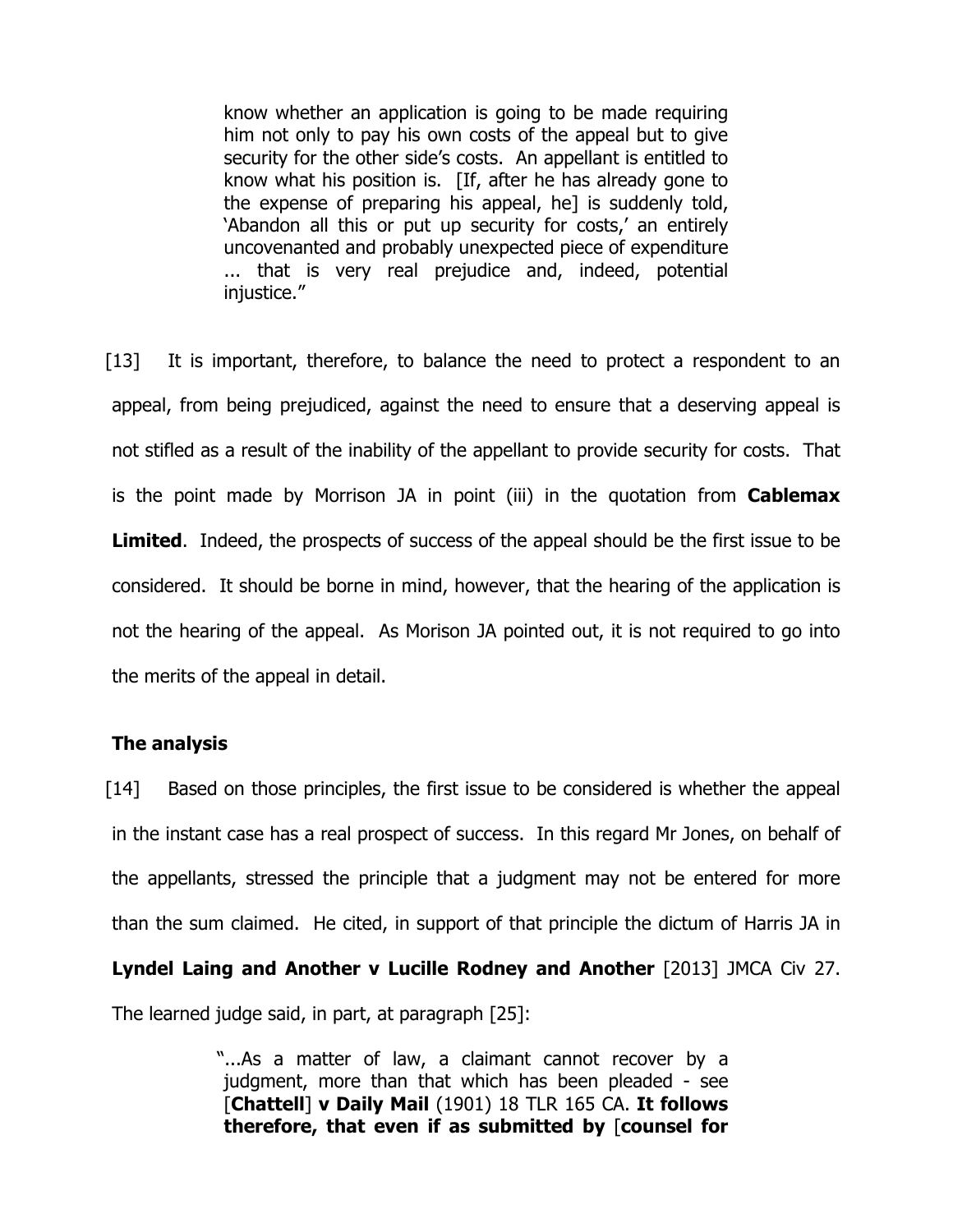**the judgment creditor**]**, there was a consent for an amount in excess of that which was claimed, judgment for an increased amount ought not to have been entered unless the pleadings were amended to reflect the increase** and the parties had consented to an amendment of the claim form prior to signing judgment." (Emphasis supplied)

[15] There is, however, the question of the counter-notice of appeal. Although the counter-notice requested that this court should uphold the judgment, but order the pleadings to be adjusted to accord with it, Mrs Gibson-Henlin argued on behalf of Continental Baking that this court could, alternatively, correct the judgment in order to reflect the sum that Continental Baking had claimed. She submitted that, as there is no issue that the appellants owe the sum of \$139,951,452.00 to Continental Baking, this court would vary the judgment on admission so that it reflects this sum only.

[16] Learned counsel argued that the appeal was not the correct course for the appellants to have adopted. She submitted that this was not a judgment on the merits of the case and therefore it was within the jurisdiction of the Supreme Court to have varied or set it aside. The appellants, she submitted, ought properly to have pursued one of two courses in the court below. They should have either, before the judgment was perfected, have applied to withdraw their admissions (rule 14.1(6) of the Civil Procedure Rules (CPR)), or, after the judgment had been perfected, applied for a variation of the judgment, by virtue of rule 14.13 of the CPR. Either course, she argued, would have been more cost efficient than the pursuit of an appeal.

[17] As an aside, it should perhaps be noted that, the parties each had different legal representation in the court below.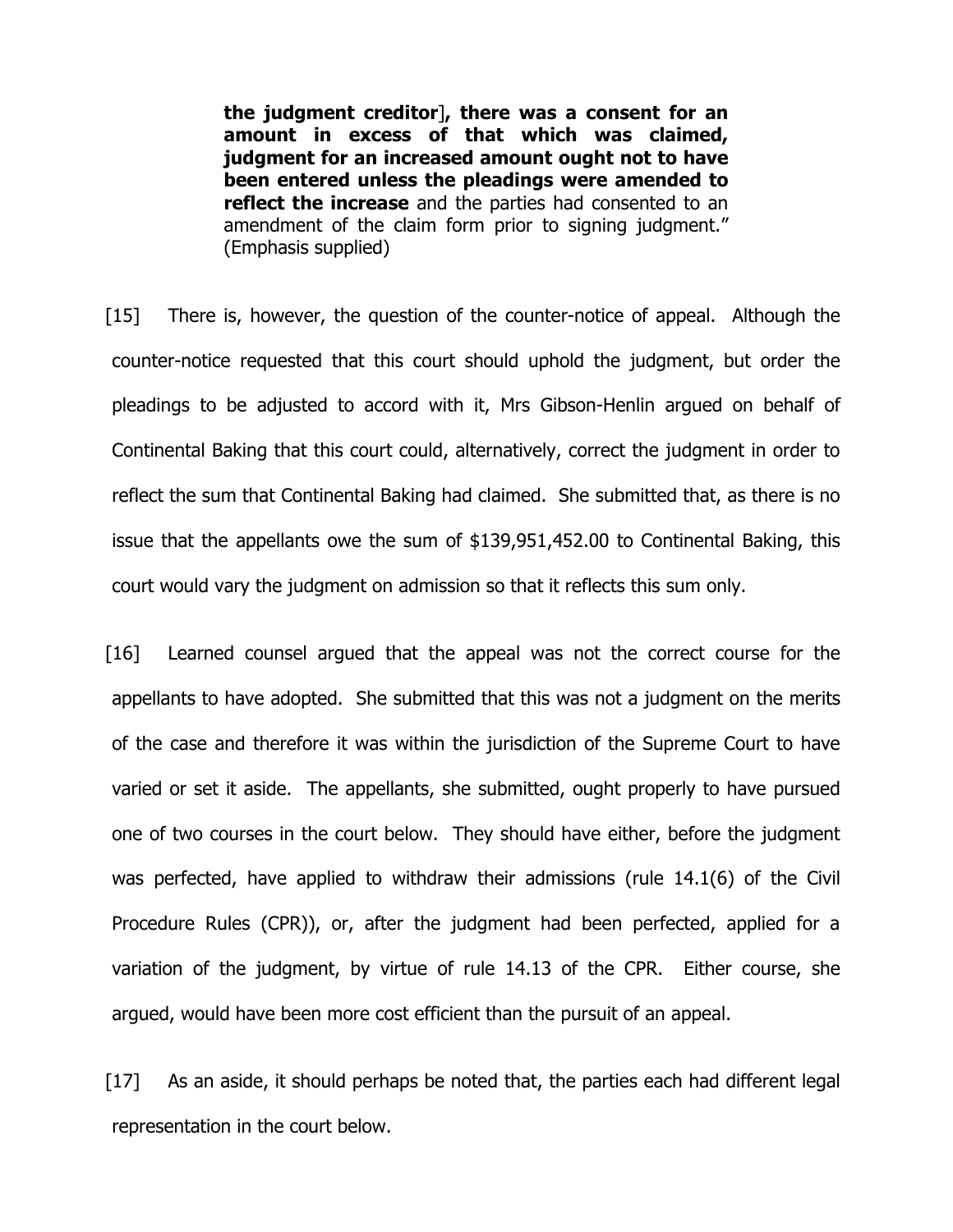[18] In support of her submissions, Mrs Gibson-Henlin cited, among others, **Leymon Strachan v The Gleaner Company** PCA No 22 of 2004 (delivered 25 July 2005) and **White (for and on behalf of the members of Equity Red Star Syndicate No 0218 at Lloyds) v Greensand Homes Ltd and Another** [2007] EWCA Civ 643. **Strachan** deals with the issue of the jurisdiction and **White** deals with the withdrawal of admissions.

[19] On learned counsel's submissions, the result of the appeal would be in favour of Continental Baking in the sum of \$139,951,452.00, and it would be entitled to the costs of the appeal or at least of the counter-notice of appeal.

[20] **Laing v Rodney** supports the appellants' stance that their appeal has a real prospect of success. If the principle that they seek to extract from that case is correct, it is at least arguable that the judgment of Brown J should not stand.

[21] Without deciding the point of whether the appellants should have first proceeded in the court below, it will be sufficient to observe at this stage that it does not seem that the CPR excludes the pursuit of an appeal where a judgment is apparently defective. If an appeal is not precluded by the CPR, it would seem that this appeal may properly be adjudicated upon by this court. Whether or not the counter appeal is successful cannot negative the need to correct a judgment that has been entered in error.

[22] The second major issue that the appellants raise is that of the timing of Continental Baking's application. The appellants complain that the application was filed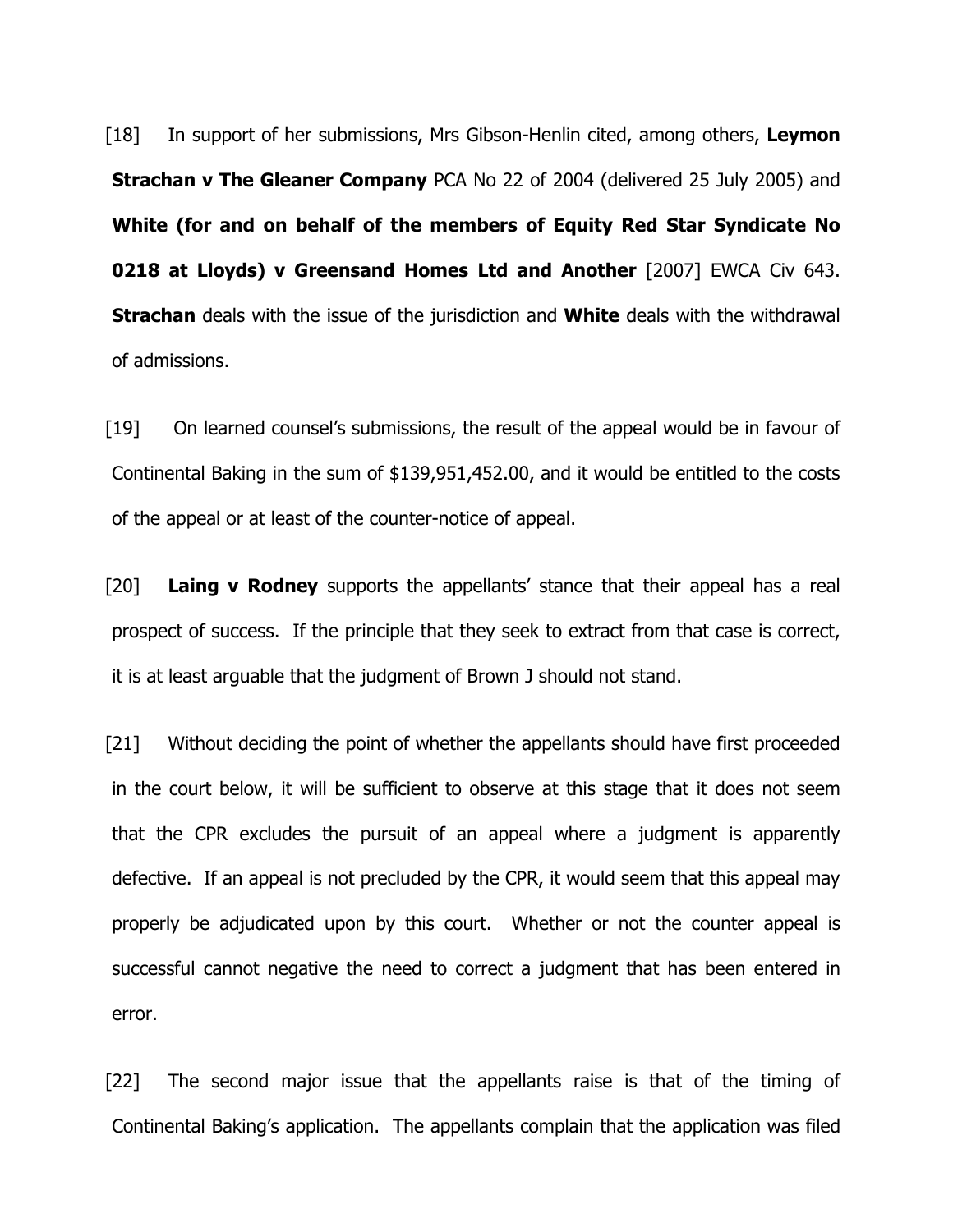after the date for the hearing of the appeal had been set and the parties had been advised of that date. Mr Jones, in his written submissions, pointed out that due to the late filing by Continental Baking, the hearing of the application has been set for just a week prior to the scheduled consideration of the appeal.

[23] Learned counsel submitted that the lateness of the application is "highly prejudicial". He argued that the context of the rules of this court dealing with procedural appeals such as the present appeal, required swift action. He pointed out that an appellant is required to file its submissions along with its notice of appeal, while the respondent to the appeal is required to file its response within seven days. Continental Baking, he submitted, did not act swiftly. He relied on the decision of **A Co v K Ltd** in support of his submissions.

[24] In response, Mrs Gibson-Henlin argued that the timing was as a result of the state of the practice following from the decision in **Clarke v The Bank of Nova Scotia Jamaica Ltd** [2013] JMCA App 9, in which this court ruled that a single judge of this court may not hear procedural appeals, but that they had to be heard by the court itself. She submitted that, as far as she was aware, the practice of this court since that decision has been that procedural appeals are heard in open court and not on paper. That practice, she argued, not only affected the issue of timing of compliance with the rule dealing with procedural appeals, but also affected the issue of the quantum of costs. In other words, the time restrictions of the rule were in abeyance since an appeal heard in open court would take longer to be placed on the cause list.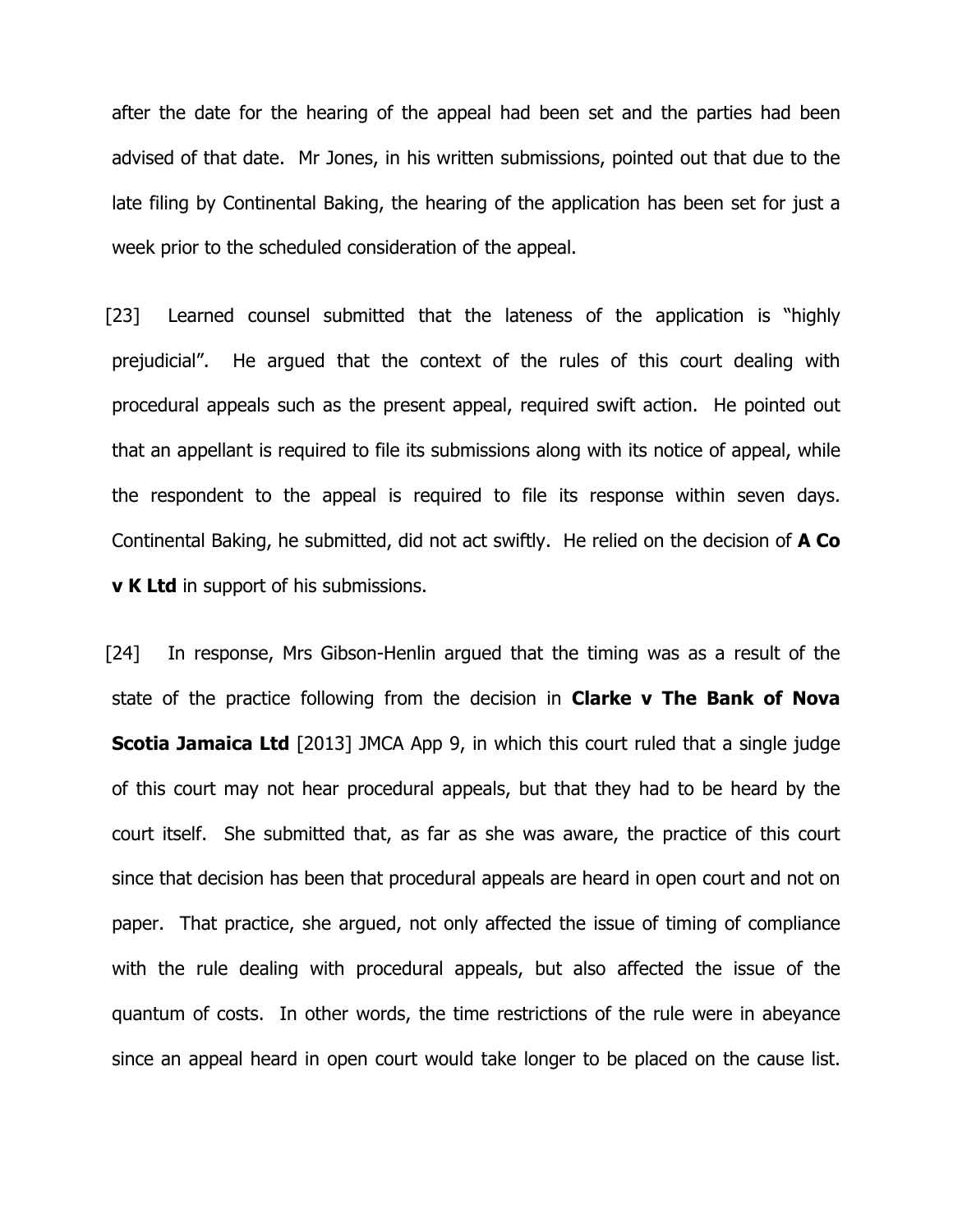In addition, an appeal would incur greater costs than if it were heard by the court on paper.

[25] Learned counsel submitted that the application for security for costs was delayed by the process of correspondence seeking the security prior to the filing of the application.

[26] There is much merit in Mr Jones' submissions on this point. The appellants received permission to appeal on 10 April 2014. The appeal was filed on 22 April 2014 and the counter-notice of appeal was filed on 5 May 2014. Although it was represented at the hearing when permission to appeal was granted, Continental Baking did not file its present application until 30 July 2014, which was the same day that it received the notice that the appeal would have been heard on paper during the week of 22 September 2014. It appears from the correspondence, however, that the application had been filed on 29 July, but, by mistake, in the Supreme Court, rather than in this court.

[27] This was indeed, as is implicit in Mrs Gibson-Henlin's submissions regarding the jurisdiction of the court below, very much a procedural appeal. The appellants have proceeded in accordance with the rules governing procedural appeals. Continental Baking did not, however, proceed in that manner. It did not file any submissions in response to the appellants' submissions that were filed with the notice of appeal.

[28] Unfortunately, the parties were notified of the hearing just before the beginning of the long vacation. Continental Baking's application, having been filed at that time,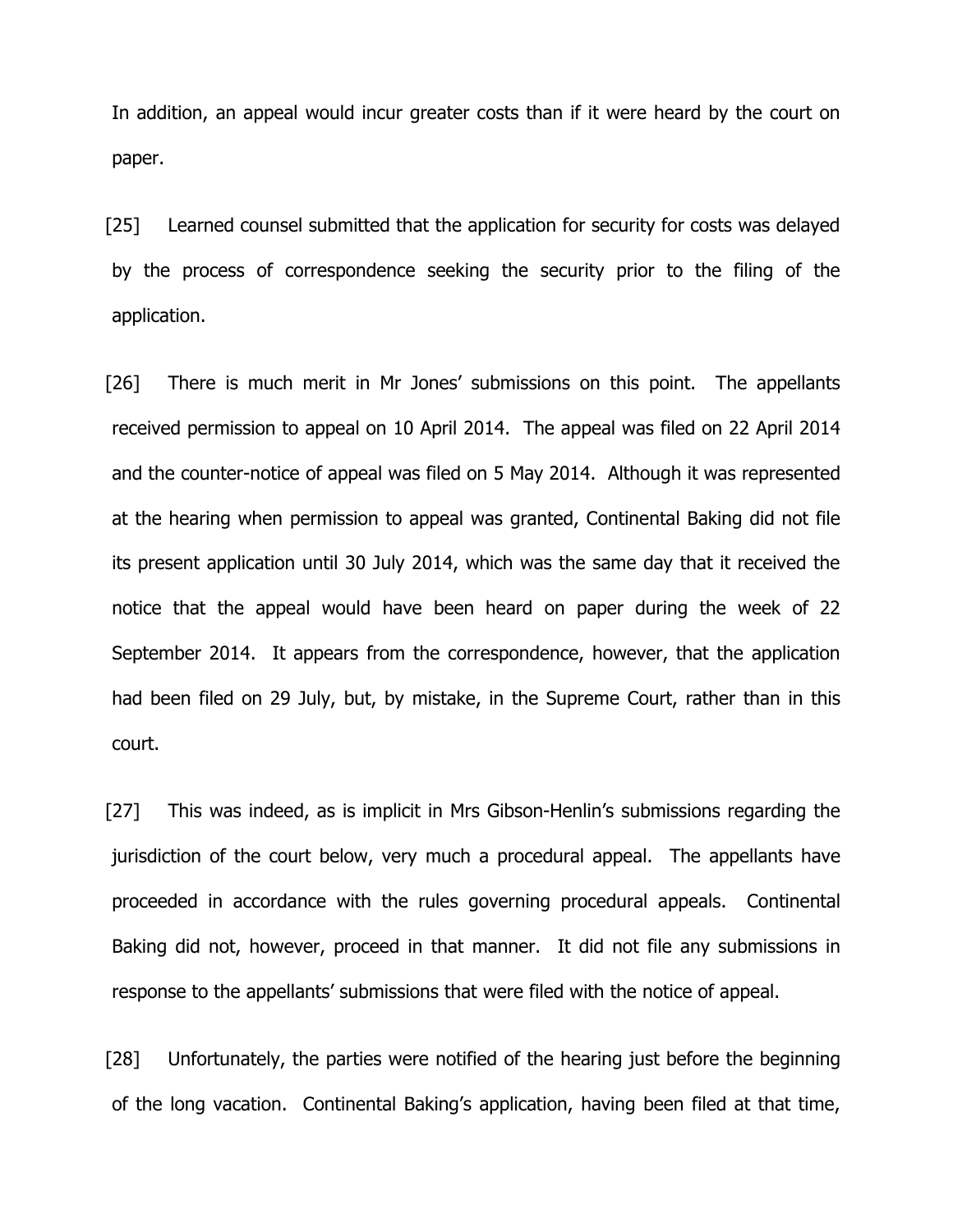did not come on for hearing before today. The result of the late application for security for costs is prejudicial to the appellants.

[29] Against those matters, however, must be balanced the principle that an appellant, who has been proved to be impecunious, should not normally be allowed to prosecute an appeal without having given security for costs. Mrs Gibson-Henlin stressed in her submissions that it was patent that the appellants are impecunious.

[30] The affidavits filed in the court below do speak volumes as to the appellants' financial woes. Continental Baking has demonstrated through that evidence that the appellants are impecunious. In one of those affidavits (filed on 7 April 2014), on behalf of the appellants, Ms Kashina Moore deposed at paragraph 4:

> "That I have been advised further by Mr [Wayne] Chen [one of the directors of both appellants] and verily believe that the Defendants being related companies involved in a supermarket chain no longer operate the several supermarkets they did in the past. I have been further advised that the Defendants' indebtedness to various third parties is so great that there are several outstanding and new demands from its [sic] creditors that they are unable to satisfy...."

[31] Despite the obvious impecuniosity, the order for security for costs is not mandatory. This court still has the discretion to refuse an application for such an order in an appropriate case.

[32] In conducting the balancing exercise, the prospects of the appeal, the timing of the application and the appeal being a procedural appeal, when considered, outweigh the impecuniosity principle in this case. The hearing of the appeal being imminent, the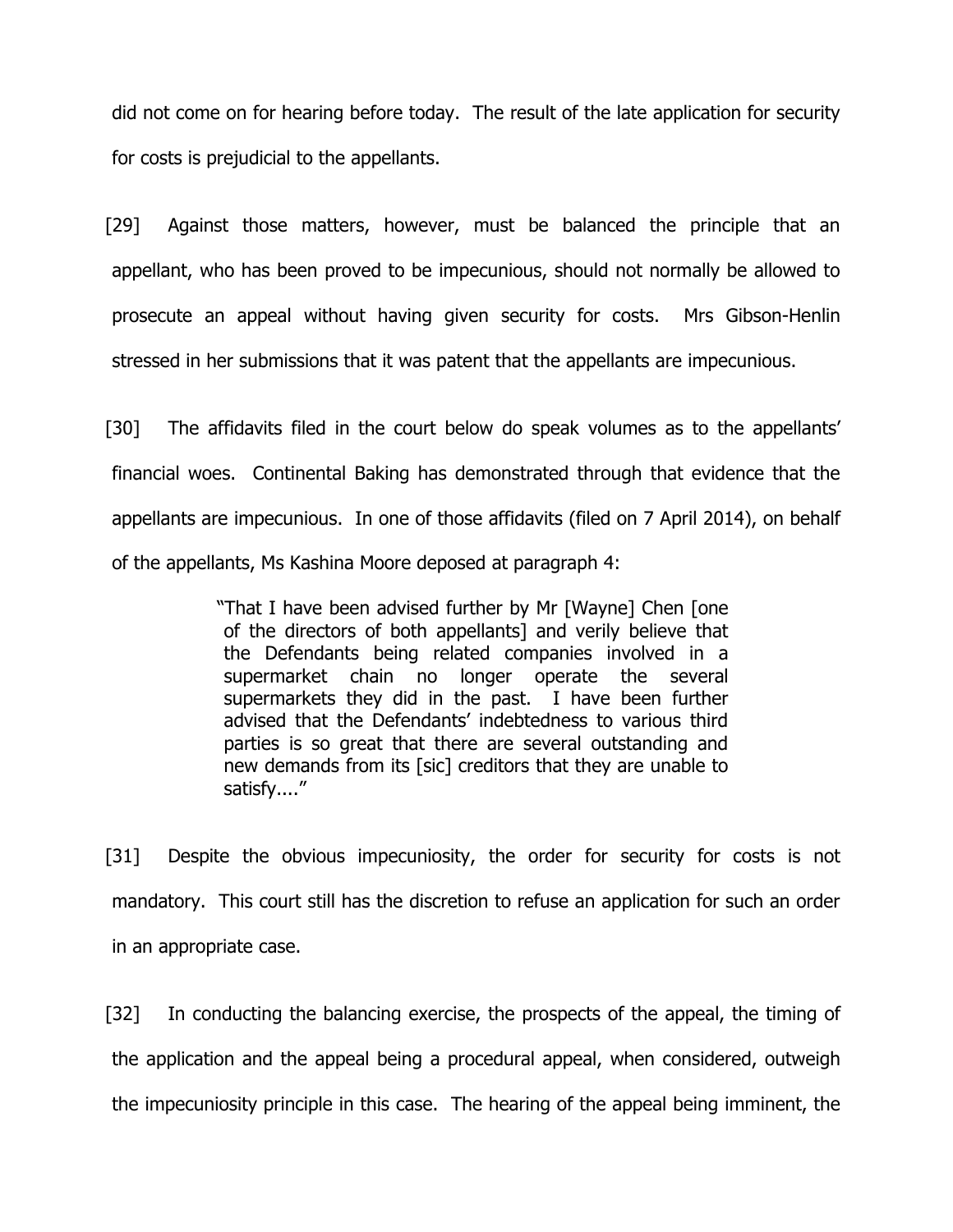appellants have already put all in place for it to be heard. Their record of appeal was filed on 5 August 2014. They were already well on the road to having their appeal heard when the present application was filed.

[33] The timing of the appeal is therefore an important first factor militating against an order for security for costs. Such an order would undoubtedly result in a postponement of the scheduled consideration of the appeal. A reasonable time for compliance with such an order would extend beyond the scheduled hearing of the appeal during the week of 22 September 2014.

[34] The second important factor is that the bulk of the costs have already been incurred. The parties are not likely to incur much more by way of costs, as the appeal will be considered on paper and counsel need not be briefed for the consideration. It is true that Continental Baking did not file its submissions as it ought, but its default should not be visited on the appellants. Out of an abundance of caution, an order should be made extending the time within which it may file its submissions.

[35] The third factor is the need to correct a judgment which, on its face, is at least inaccurate. Despite the fact that the judgment resulted from an admission by the appellants that they owed the three sums to Continental Baking, the fact remains that the sum that Continental Baking claimed as being due to it is less than the total of those three sums.

[36] Those factors, it is found, require the court to say that it would not be just to make the order sought. The application should, therefore, be refused.